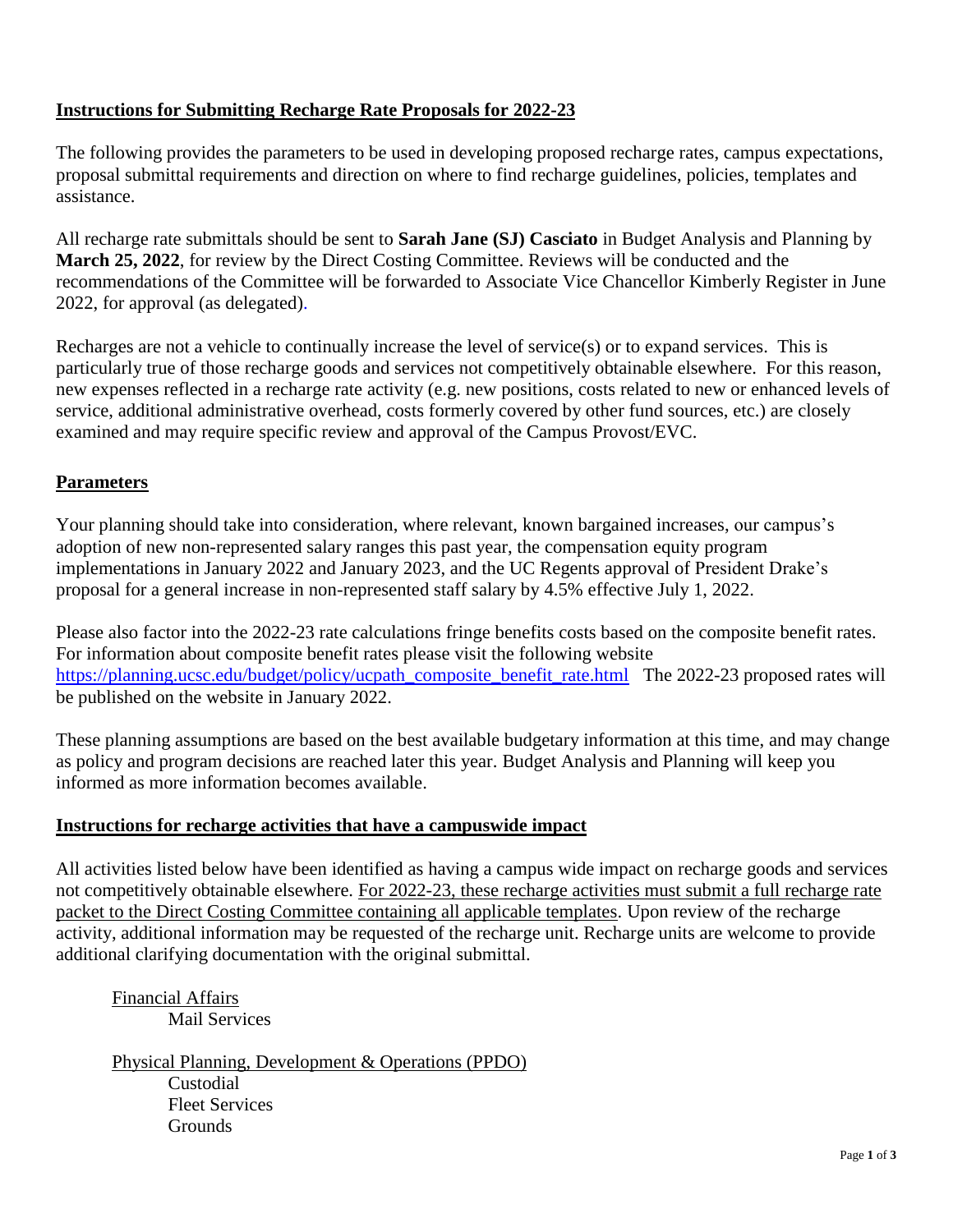Physical & Environmental Planning Services, Design & Construction Services Refuse/Recycling Skilled Crafts (Includes Energy Services) Work Management

Information Technology Services 800MHz Radio Data Center Network and Telecommunications Services

Activities charging Federal funds may have additional reporting requirements. Those requirements are described in "Charging the Federal Government" section below.

### **Instructions for activities that do not have a campuswide impact**

- **A. If no rate increase is proposed:** Activities that do not have a campus wide impact and are not requesting a recharge rate increase should submit "Template 1 – Recharge Rate Questionnaire" to the Direct Costing Committee along with a list of current rates charged by the recharge activity. If applicable, indicate where any rates are decreasing. **Rates not submitted for 2022-23 will expire as of June 30, 2022.** Recharge units should complete a copy of the annual Comparative Income Statement (Template 2) and keep it within the unit or division. Upon review of the recharge activity additional information may be requested of the recharge unit including, but not limited to, a full recharge packet. Recharge units are welcome to provide additional clarifying documentation with the original submittal.
- **B. Activities that do not have a campus wide impact may request a new recharge rate or an increase to an existing rate:** To request a new recharge rate or an increase to a current recharge rate, submit a full recharge rate packet to the Direct Costing Committee containing all applicable templates. Upon review of the recharge activity, additional information may be requested of the recharge unit. Recharge units are welcome to provide additional clarifying documentation with the original submittal.

#### **Charging the Federal Government**

If the recharge activity charges Federal funds, compliance with CFR 200 - Uniform Guidance requires use of one of the following methods:

- 1. Single rate comprised solely of federally allowable expenses.
- 2. Dual rates for the same service both a non-federal rate and a federal rate. The federal rate excludes federally unallowable expenses.
- 3. Refund unallowable costs billed to Federal funds.

If either the dual rate #2 or refund #3 methods are utilized, a full recharge packet is required to be submitted to the Direct Costing Committee containing all applicable templates. A separate Template 2 (Comparative Income Statement) and Template 3 (Recharge Rate Comparison) must be completed in support of both the non-federal rate and federal rate. The federal rate Template 2 (Comparative Income Statement) may only include federally allowable expenses prorated on the percentage of recharge activity revenue attributable to Federal funds. In the case that the refund #3 method is utilized, you will also need to complete Template 9 (Refund to Federally Funded Contracts and Grants).